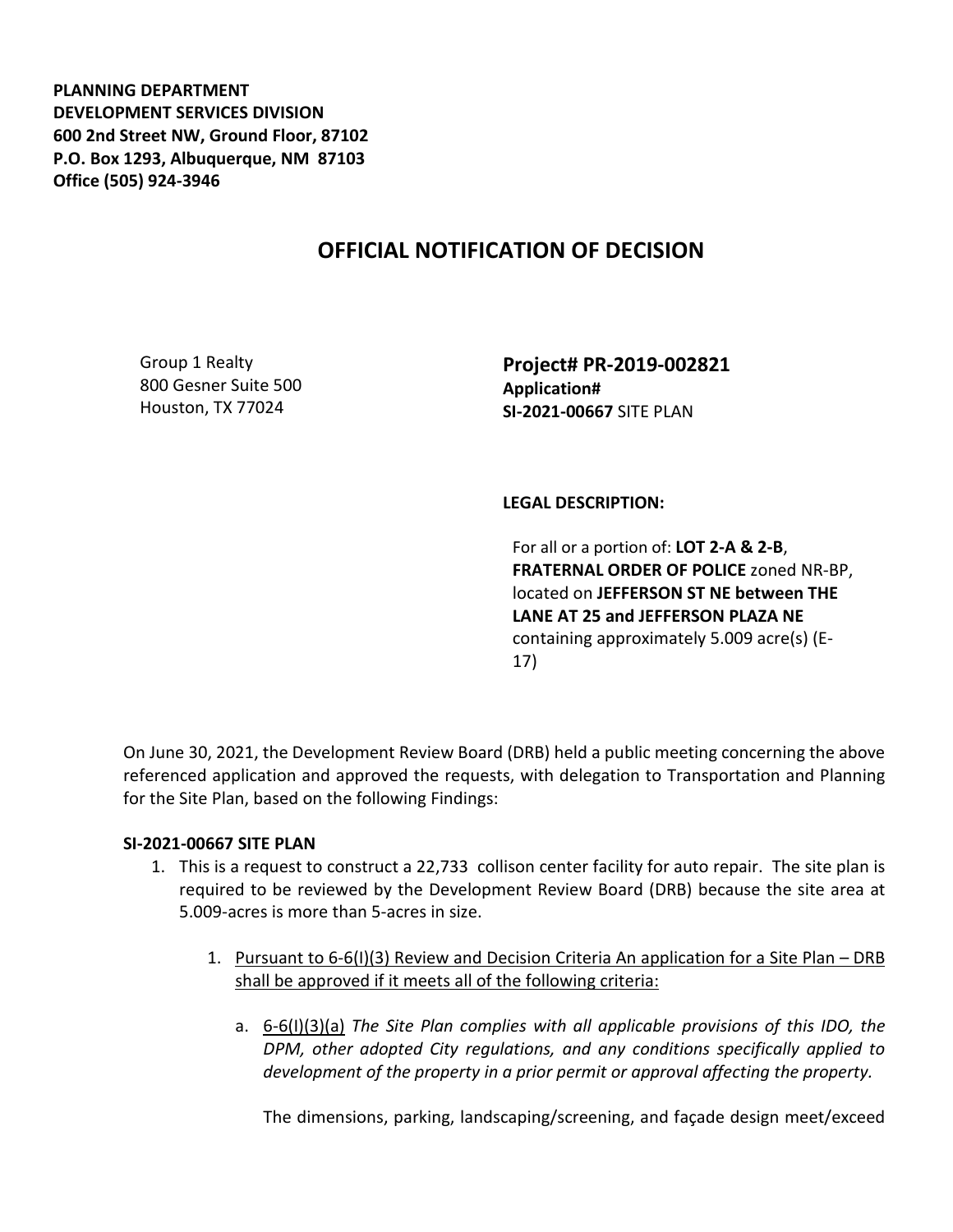Official Notice of Decision Project # PR-2019-002821 Applications# SI-2021-00667, Page 2 of 3

the IDO requirements: The total landscape requirement is 42, 474 square feet and 52, 305 square feet is provided. The required parking is 23 spaces for employee and customer paking and total of 346 is provided for employee and customer parking and vehicle display. The facades meet the requiremnets of 5-11 with ground floor windows, changes in color and plane, and clear entrances.

*b.* 6-6(I)(3)(b) *The City's existing infrastructure and public improvements, including but not limited to its street, trail, drainage, and sidewalk systems, have adequate capacity to serve the proposed development, and any burdens on those systems have been mitigated to the extent practicable.* 

The site has access to a full range of urban services including utilities, roads and emergency services. A traffic impact study (TIS) was not required for this project..

*c.* 6-6(I)(3)(c) *If the subject property is within an approved Master Development Plan, the Site Plan shall meet any relevant standards in the Master Development Plan in addition to any standards applicable in the zone district the subject property is in.*

The subject property is not located within an approved Master Development Plan, therefore this criterion does not apply.

2. The proposed use, Heavy Vehicle and Equipment Sales, Rental, Fueling, and Repair, is permitted with a Conditional Use approved by the Zoning Hearing Examiner (ZHE) within the NR-BP zone district.

## **Conditions:**

- 1. This Site Plan is valid 7 years from DRB approval (6/30/2021). An extension may be requested prior to the expiration date.
- 2. Final sign off is delegated to Transportation and Planning. Transportation delegation is for dimensioning of all parking spaces and bicycle rack location, for signage usage to designate employee and customer parking, to label all curb ramps and ADA pathways, to reference curb ramp details as applicable, to reference curb detail on the site plan, and for a finding indicating that the platting action shall occur prior to certificate of occupancy to address redefinition of easement boundaries to fit the site plan, avoid landlocking parcels, and come to an agreement with adjacent property owners on access permissions. Planning delegation is to correct the direction of the elevations and for a separate connection for the irrigation meter as stipulated by the ABCWUA; and with a finding indicating the necessity of an administrative amendment action to